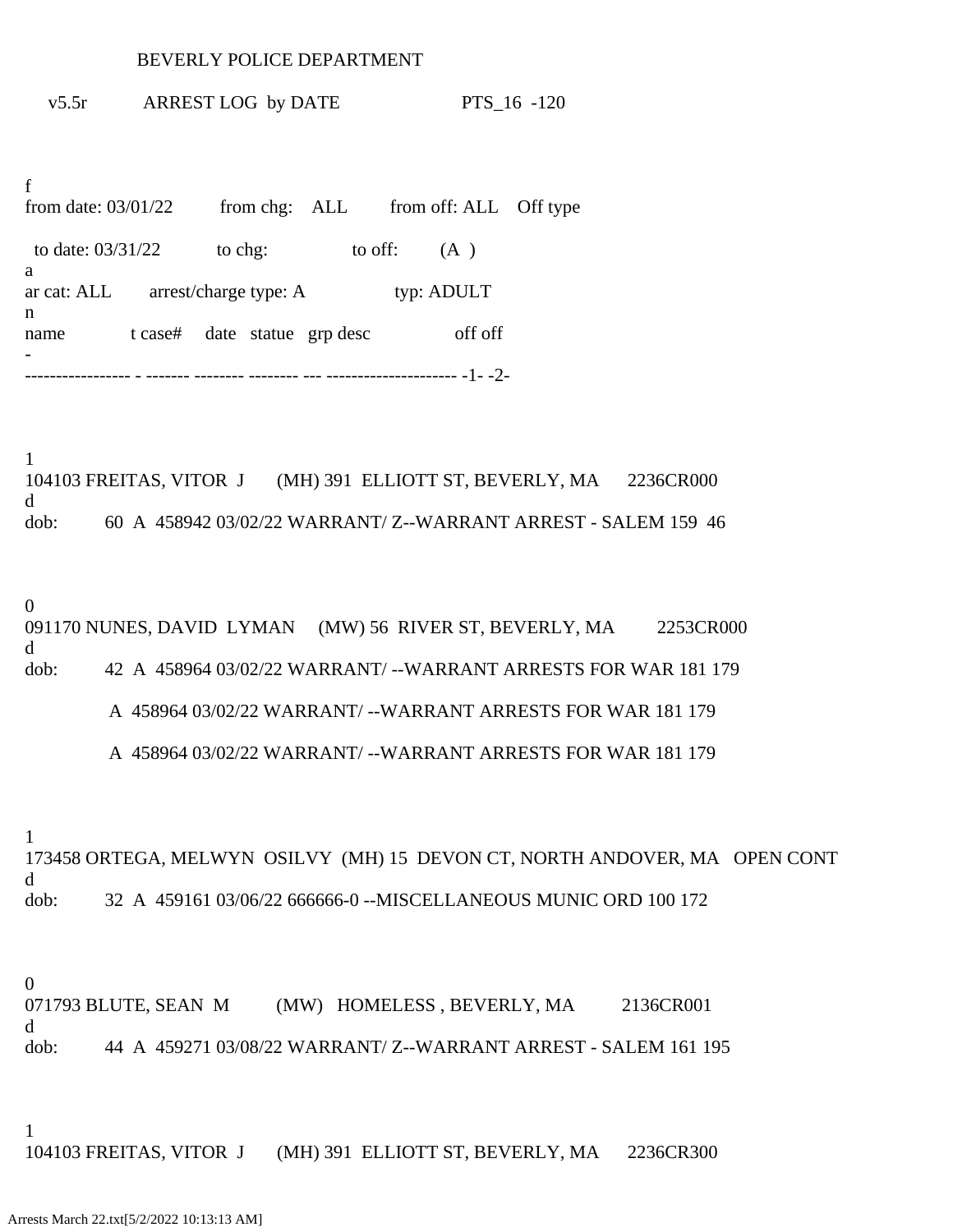d dob: 60 A 459475 03/11/22 WARRANT/ Z--WARRANT ARREST - SALEM 182 596

1

173602 HOLMES, EMMANUEL MICHAE(MH) 1462A WASHINGTON ST, BOSTON, MA d dob: 18 A 459511 03/12/22 266/28/F --MOTOR VEH, RECEIVE STOL 138 107

1 173603 MUCCI, CHRISTOPHER MARC(MW) 66 FRANKLIN AV, CHELSEA, MA d dob: 24 A 459511 03/12/22 266/28/F --MOTOR VEH, RECEIVE STOL 138 107

1 173601 SUAREZ, DAVON (MB) 19 SAINT ROSE ST, BOSTON, MA d dob: 21 A 459511 03/12/22 90/24/P- --USE MV WITHOUT AUTHORIT 138 107

1

173691 WHITE, DONALD (MW) 19 MARION , BEVERLY, MA TEMP WARR d dob: 64 A 459746 03/17/22 WARRANT/ Z--WARRANT ARREST - SALEM 166

0

081484 JONES, CHRISTOPHER GEOR(MW) 66 CABOT ST 1R, BEVERLY, MA 2139CR000 d dob: 54 A 460034 03/22/22 WARRANT/ --WARRANT ARRESTS FOR WAR 138 184

1 173901 HOLSTEAD, TYLER TODD MI(MW) 484 MAIN ST, FISKDALE, MA d dob: 28 A 460400 03/28/22 266/28/F --MOTOR VEH, RECEIVE STOL 152 184

1 173892 MEJIAS, DENZEL MENA (MH) 100 EMPIRE ST, LYNN, MA d dob: 19 A 460383 03/28/22 90/25/D- --STOP FOR POLICE, FAIL c 182 174